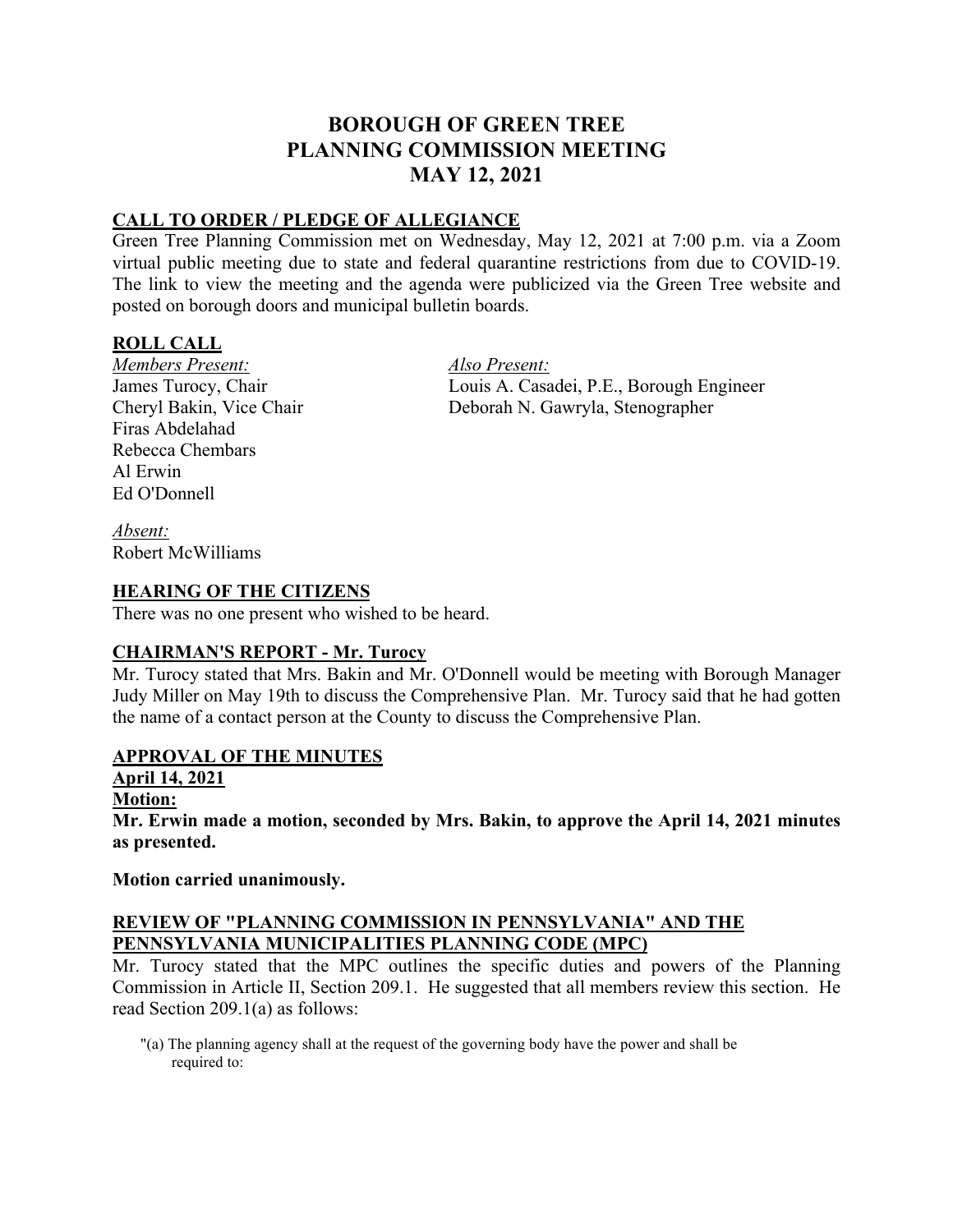- (1) Prepare the comprehensive plan for the development of the municipality as set forth in this act, and present it for the consideration of the governing body.
- (2) Maintain and keep on file records of its action. All records and files of the planning agency shall be in the possession of the governing body."

Mr. Turocy stated that the word "shall" in this section indicates that it must be done as opposed to the wording the next section that that uses the word "may," i.e., "The planning agency at the request of the governing body may..."

Mr. Turocy said that creating the comprehensive plan is one of Planning Commission's duties and they are now moving forward with this duty by talking with the Borough Manager to start the process.

Mrs. Bakin said that Mackin Engineers were the consultants that were hired by the borough to work on the comprehensive plan in 2010. Mackin seemed to have a formulary on how they wrote comprehensive plans for municipalities. Mrs. Bakin said that since that was the first comprehensive plan the borough had undertaken no one was certain how the development should take place. Therefore, Mackin became the driving force in the plan's development, taking a lot of their direction from the Borough Manager and Council. There were different groups that were created during the development of the previous comprehensive plan, such as businesses, church groups, youth groups, etc. These groups were considered stakeholders in the comprehensive plan and the Planning Commission did not understand the process. Mrs. Bakin said that with the upcoming revision of the comprehensive plan there would be a much clearer understanding of what needs to be done and she did not feel that an outside consultant would be necessary.

Mr. Turocy said that although Council has the authority to appoint a consultant, it is not required in the MPC. Mrs. Bakin said that during the original creation of the comprehensive plan ten years ago, there was a separate committee of residents who volunteered and appointed to head up the comprehensive plan committee. This committee resulted in keeping Planning Commission on the sidelines. Even though Mrs. Bakin and Mr. O'Donnell were members of this separate committee and reported back to Planning Commission, she did not think they had a good handle on what was going on entirely. Mr. O'Donnell agreed. He said there were a lot of other people involved in the process. Mrs. Bakin said some of the committee members would attend one or two meetings and not come back. This time it would be important for Planning Commission to be in charge of the process. Mr. O'Donnell said that with an existing comprehensive plan he did not see the need for a consultant. Mrs. Bakin said that an attorney's assistance might be needed during the process though.

Mr. Turocy said the comprehensive plan is supposed to be a future vision of the development of the community. The definition of a comprehensive plan was "The official statement of the governing body's future planning goals, showing all the pieces of the community and how they work together to be used as a tool for evaluating proposed projects and a guide for future development." There are certain areas that must be included in a comprehensive plan and they are listed in the MPC, Article III, Section 301 including a statement of objectives, a land use plan, housing needs plan, transportation plan, community facilities plan, the interrelationship of components, implementation strategies, statement of compatibility, and a natural and historic resources plan.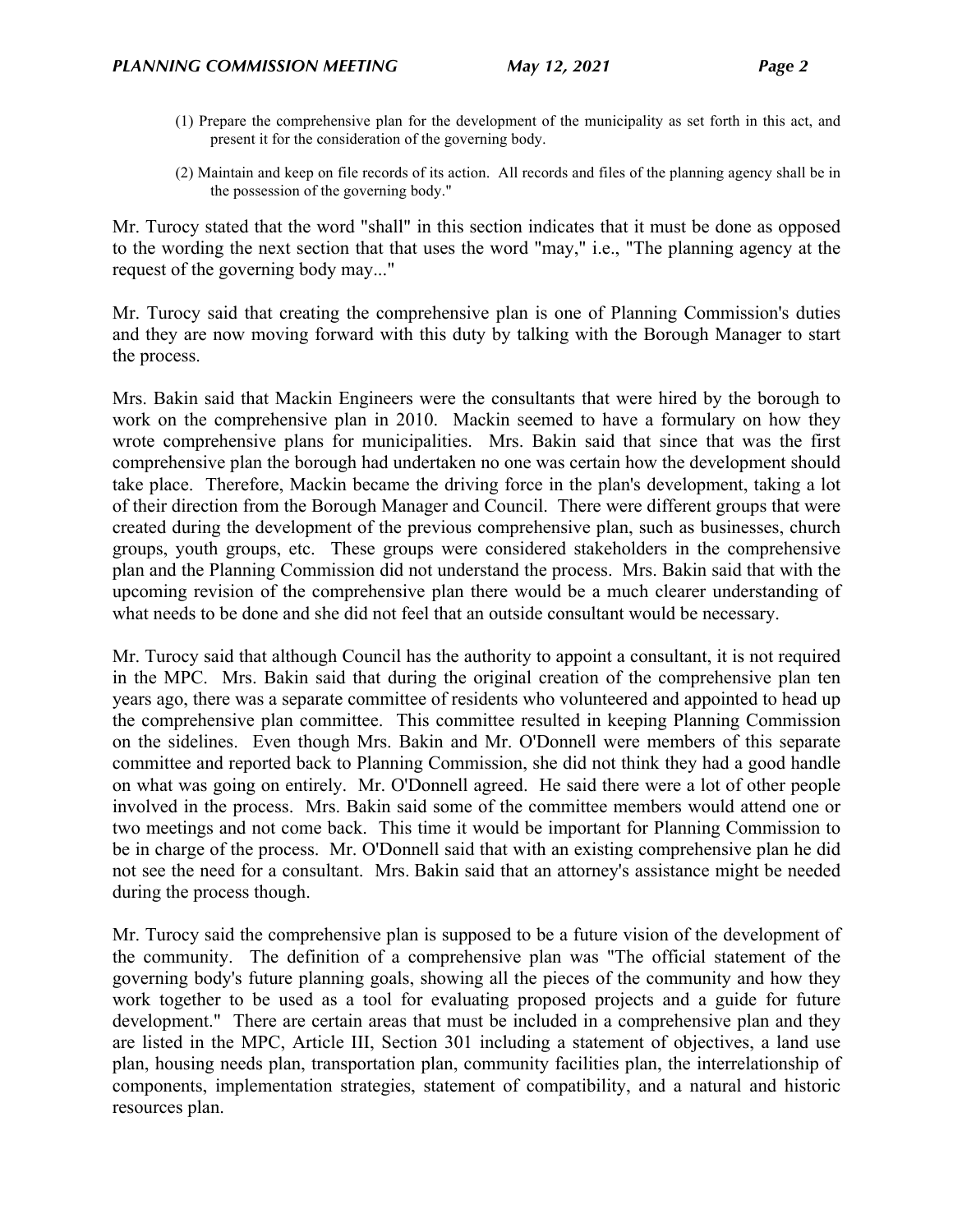Mrs. Bakin said that during the creation of the initial comprehensive plan there was input solicited from the members of the community regarding things they would like to see in the future. One member had suggested the addition of a band shelter for concerts and it turned out to be true with the borough's summer concerts. Bringing in various ideas encourages new ideas that can often help the community to grow. The state mandates that a comprehensive plan be reviewed and updated every ten years. Mr. Turocy said that once the plan has been reviewed and updated it must be sent to contiguous municipalities for review and comment, and then sent to the governing bodies, the county government, and the Center for Local Government Services for informational purposes.

Ms. Chembars asked if the borough had ever received any other neighboring communities' comprehensive plans. Mr. Turocy did not think they had. He said that another possibility was to create a multi-municipal comprehensive plan with a number of neighboring communities. Discussion continued regarding comprehensive plan regulations and its impact on neighboring communities and how Green Tree has changed and developed over the years.

Mrs. Bakin said that it had been difficult to get input from the school district and young people when the previous comprehensive plan was developed. She suggested that those entities be contacted and created near the beginning of the process to make sure they had a voice in the plan. Ms. Chembars suggested that a request for younger volunteers could go out in the weekly borough email to invite interested people. Mrs. Bakin said that could be done after Commission members discuss the comprehensive plan with the Borough Manager and touch base with Council to see how to proceed.

Mr. Erwin said he had recently reviewed the current comprehensive plan. He asked how well the plan has been followed in the past ten years. Mr. Casadei said he was not involved in the creation of the comprehensive plan and he did not think that the general public even knew it existed. He suggested that the upcoming review of the plan be put in the forefront so that more residents could become involved in it.

Mrs. Bakin said one of the primary recommendations in the comprehensive plan was the reworking of the zoning code, which took Planning Commission five years to complete with Council then reviewing it another couple of years. It was just approved by Council in 2020. The same slowness in the creation of the initial comprehensive plan occurred again when the zoning code was been rewritten. The zoning code saw a significant number of changes before it was finally approved. Discussion continued regarding the details involved in rewriting the zoning code.

Mr. Erwin asked if the Planning Commission might be able to review neighboring communities' comprehensive plans. Mrs. Bakin said she did not think they had ever reviewed other municipalities' comprehensive plans. Mr. Turocy said that comprehensive plans are public information and should be available. Mr. Casadei said the City of Pittsburgh has a lot of information regarding its comprehensive plan on their website and Scott Township worked with Heidelberg and Carnegie in 2012 on a multi-municipal comprehensive plan. He sent members links to several communities' comprehensive plans. Mrs. Bakin said that Dormont recently completed a rewrite of its comprehensive plan. Mr. Turocy suggested that members look at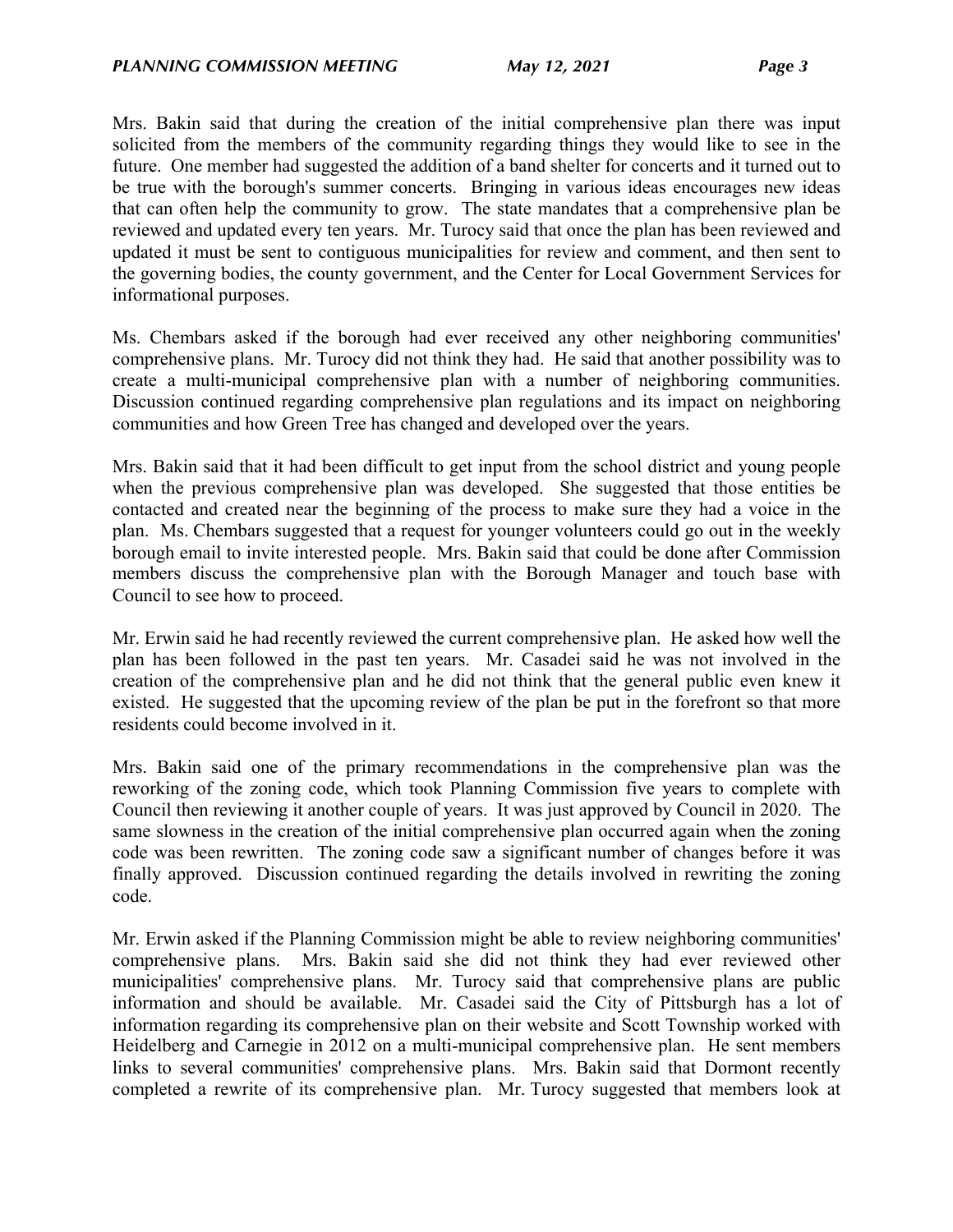those communities' plans and see if they can help with ideas on how to redesign Green Tree's comprehensive plan. Mr. Turocy said that the 2020 census data would also help determine how Green Tree has changed in the past ten years. Discussion continued regarding community changes over the years.

Mr. Casadei said that there are often grants available from DCED or the COGs for communities who do multi-municipal planning. Ms. Chembars said that the multi-municipal plans often contain information on walking or biking trails, exercise and walkability plans, etc. Mr. Erwin said that the current comprehensive plan refers to improving Nature Center trails. Mr. Casadei said that work was actually completed on a bike trail that goes down through Scott as well as the clearing of Nature Center trails. Mr. O'Donnell said that there are streets in Green Tree that can only be reached by traveling through Scott Township. Ms. Chembars said that would be a good reason to work with Scott. She said Planning Commission should look at Scott's plan and see where it might impact Green Tree.

Mr. Casadei said the borough belongs to an organization called CONNECT (Congress of Neighboring Communities), which includes the City of Pittsburgh and the communities that are suburbs to the city, providing coordination between neighboring areas. Mr. Casadei said he attends CONNECT's storm water and utility meetings and Council President Mark Sampogna attends the local government meetings. Discussion continued regarding various ways CONNECT helps local municipalities.

Ms. Chembars said that although Parkway Center Mall is in the City of Pittsburgh and has been sitting empty, it impacts Green Tree and should be something that should be discussed with the city. Mr. Casadei said most of the areas in Green Tree that touch other communities tend to be residential so there is not a lot of planning involved, but areas like Parkway Center should be coordinated with the city in a comprehensive plan. He felt issues, such as these, should be explored with the review of the next comprehensive plan. Mr. O'Donnell said that now that Green Tree has already completed a comprehensive plan, there is more experience and knowledge on how to proceed.

Mrs. Bakin said she still has a notebook from the current comprehensive plan that lists the stakeholder groups and the agendas. Discussion continued regarding how to begin the work for the revision of the comprehensive plan.

Mr. Turocy asked Mr. Erwin if he would be interested in attending the meeting with the Borough Manager, Mrs. Bakin and Mr. O'Donnell. He said he was interested and would try to attend once a time for the meeting had been established.

## **OTHER BUSINESS**

Mr. Casadei said he had an update regarding the status of two hotels in Green Tree. The DoubleTree Hotel was sold to another hotel group and that hotel will most likely be rebranded. Mr. Casadei said that the former Holiday Inn/Ramada Inn/Crowne Plaza/Pittsburgh Plaza hotel is seeking to convert the building into micro-apartments. They have held off on the closing of the property after realizing that borough ordinances would only permit 32 units in the building. Right now the hotel is vacant and plans are currently in a holding pattern although they would